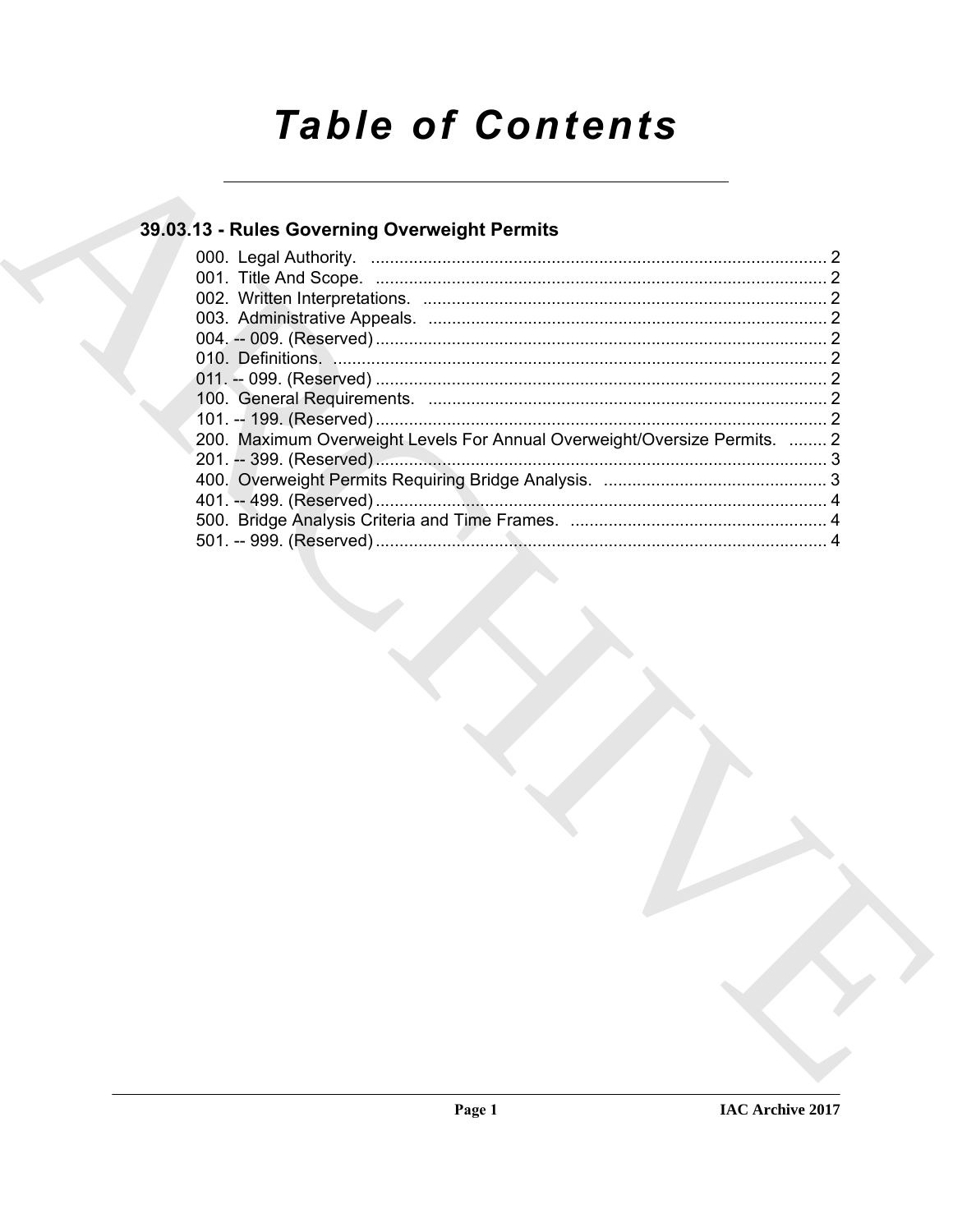#### **IDAPA 39 TITLE 03 CHAPTER 13**

#### **39.03.13 - RULES GOVERNING OVERWEIGHT PERMITS**

#### <span id="page-1-1"></span><span id="page-1-0"></span>**000. LEGAL AUTHORITY.**

This rule, governing the movement of vehicles or loads which are in excess of the sizes or weights allowed by Sections 49-1001, 49-1002 or 49-1010, Idaho Code, is adopted under the authority of Sections 40-312 and 49-1004, Idaho Code. (10-2-89)

#### <span id="page-1-2"></span>**001. TITLE AND SCOPE.**

**01. Title**. This rule shall be cited as IDAPA 39.03.13, "Rules Governing Overweight Permits," IDAPA 39, Title 03, Chapter 13.

**02.** Scope. This rule states the maximum weight authorized by overlegal permits for loads consisting of single items. (4-5-00)  $\text{single items.}$  (4-5-00)

## <span id="page-1-3"></span>**002. WRITTEN INTERPRETATIONS.** This chapter does not provide for written interpretations. (3-30-01)

#### <span id="page-1-4"></span>**003. ADMINISTRATIVE APPEALS.**

| This chapter does not provide for administrative appeals. | $(3-30-01)$ |
|-----------------------------------------------------------|-------------|
|-----------------------------------------------------------|-------------|

#### <span id="page-1-5"></span>**004. -- 009. (RESERVED)**

#### <span id="page-1-11"></span><span id="page-1-6"></span>**010. DEFINITIONS.**

Refer to IDAPA 39.03.01, "Rules Governing Definitions," for definitions of the terms used in this rule. (10-2-89)

#### <span id="page-1-7"></span>**011. -- 099. (RESERVED)**

#### <span id="page-1-14"></span><span id="page-1-12"></span><span id="page-1-8"></span>**100. GENERAL REQUIREMENTS.**

<span id="page-1-13"></span>**01. Registration**. Any vehicle hauling or towing non-reducible loads subject to registration, is not required to register for the maximum legal weight it can haul to be eligible for an overweight permit. Farm tractors, off road equipment, etc., are exempt from registration but are not exempt from weight limitations. (3-25-16)

**39.03.13 - RULES GOVERNING OVERWIEGHT PERMITS<br>
WELL ALTIFORTY, and scholar of the same of the same of the size or weights allowed by<br>
ARCHIVER CORRESPONDING the same of the same of the same of the same of the same of the 02. Overweight Permit Requirements**. Overweight permits will be issued for non-reducible vehicles and/or loads that exceed legal axle weights and/or eighty thousand (80,000) pounds, with weight reduced to a practical minimum, except that a permit may be issued for a machine with an accessory and loaded separately on the transporting vehicle. Vehicles hauling overweight loads will be required to have five (5) or more axles to qualify for an overweight permit. Self-propelled vocational vehicles or vehicles towing overweight loads may have less than five<br>(5) axles to qualify for an overweight permit.  $(5)$  axles to qualify for an overweight permit.

<span id="page-1-15"></span>**03. Variable Load Suspension Axle Requirements**. Any vehicle which is equipped with variable load suspension axles (lift axles) transporting overweight loads shall have lift axles fully deployed when adjacent axles exceed legal axle weights. (3-25-16)

#### <span id="page-1-9"></span>**101. -- 199. (RESERVED)**

#### <span id="page-1-16"></span><span id="page-1-10"></span>**200. MAXIMUM OVERWEIGHT LEVELS FOR ANNUAL OVERWEIGHT/OVERSIZE PERMITS.**

<span id="page-1-17"></span>**01. Allowable Gross Vehicle Weight**. The gross vehicle weight allowable by overweight permit is subject to the seasonal stability of the roadway and the capacity of the structures on the route of travel. For the purpose of issuing overlegal permits, seven (7) levels of overweight are established, based on the weight formula of  $W = 500((LN/N-1) + 12N + 36)$  and routes for carrying the various levels of overweight are designated by color coding. The Weight Formula ("W") is the maximum weight in pounds (to the nearest five hundred (500) pounds)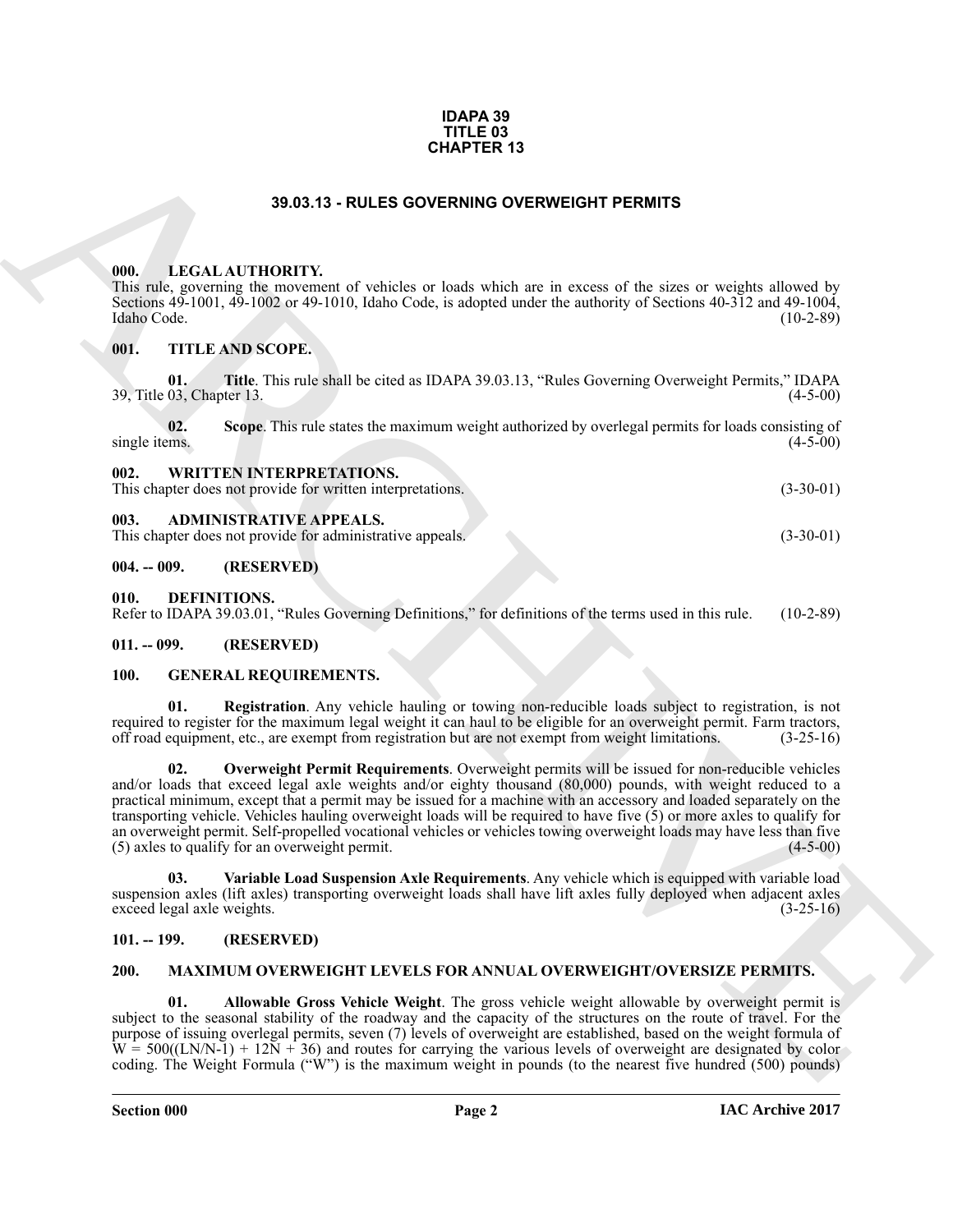carried on any group of two (2) or more consecutive axles. "L" is the distance in feet between the extremes of any group of two  $(2)$  or more consecutive axles, "N" is the number of axles under consideration. The load factor based on the most critical bridge on the highway route will also be used in determining allowable weights.  $(3$ the most critical bridge on the highway route will also be used in determining allowable weights.

More Transportation Department in the set of the set of the Bowler Contribute Contribute Control in the set of the set of the set of the set of the set of the set of the set of the set of the set of the set of the set of **a.** Red Routes -- The red routes contain posted bridges and require approval or analysis from the Department. A vehicle configuration may be issued an annual overweight/oversize permit for travel on red routes only, upon completion of an analysis verifying the requested weights are acceptable. The annual permit will be issued for a specific vehicle configuration, operating on a specific route, at specific weights. All information will be listed on the annual permit and will be subject to revocation at such time the vehicle configuration changes (such as axle spacings), the approved weights change, or a bridge rating changes. Annual permits issued for red routes will be in addition to the annual permit required for other routes. (8-4-95) addition to the annual permit required for other routes.

**b.** Yellow Routes -- The yellow overweight level is based on a single axle loading of twenty-two thousand five hundred (22,500) pounds, a tandem axle loading of thirty-eight thousand (38,000) pounds, and a tridem axle loading of forty-eight thousand (48,000) pounds or the equivalent loading as determined by spacings and number of axles and computed by applying the formula  $W = 560 ((LN/N-1) + 12N + 36)$ . (8-25-94)

Orange Routes -- Orange overweight level is based on a single axle loading of twenty-four thousand (24,000) pounds, a tandem axle loading of forty-one thousand (41,000) pounds, and a tridem axle loading of fifty-one thousand five hundred (51,500) pounds or the equivalent loading as determined by spacings and number of axles and computed by applying the formula  $W = 600 ((LN/N-1) + 12N + 36)$ . (3-30-01)

**d.** Green Routes -- The green overweight level is based on a single axle loading of twenty-five thousand five hundred (25,500) pounds, a tandem axle loading of forty-three thousand five hundred (43,500) pounds, and a tridem axle loading of fifty-four thousand five hundred (54,500) pounds or the equivalent loading as determined by spacings and number of axles and computed by applying the formula  $W = 640$  ((LN/N-1) + 12N + 36). (8-25-94)

**e.** Blue Routes -- Blue overweight level is based on a single axle loading of twenty-seven thousand (27,000) pounds, a tandem axle loading of forty-six thousand (46,000) pounds, and a tridem axle loading of fiftyseven thousand five hundred (57,500) pounds or the equivalent loading as determined by spacings and number of axles and computed by applying the formula  $W = 675$  ((LN/N-1) + 12N + 36). (3-30-01) axles and computed by applying the formula  $W = 675$  ((LN/N-1) + 12N + 36).

**f.** Purple Routes -- The purple overweight level is based on a single axle loading of thirty thousand (30,000) pounds, a tandem axle loading of fifty-one thousand five hundred (51,500) pounds, and a tridem axle loading of sixty-four thousand five hundred (64,500) pounds or the equivalent loading as determined by spacings and number of axles and computed by applying the formula  $W = 755 ((LN/N-1) + 12N + 36)$ . (3-30-01)

**g.** Black Routes -- The black overweight level is based on a single axle loading of thirty-three thousand (33,000), pounds a tandem axle loading of fifty-six thousand (56,000) pounds, and a tridem axle loading of seventy thousand five hundred (70,500) pounds or the equivalent loading as determined by spacings and number of axles and computed by applying the formula  $W = 825 ((LN/N-1) + 12N + 36)$ . (8-25-94)

<span id="page-2-4"></span>**02. Vehicles or Loads Exceeding Annual Permitted Weights**. Vehicles or loads exceeding the axle weights, groups of axle weights, or total gross weights allowed on any of the overweight levels described in Subsection 200.01 must operate by single trip permits only if approved. (3-25-16) Subsection 200.01 must operate by single trip permits only if approved.

<span id="page-2-3"></span>**03. Maximum Tire Weights**. The maximum overweight levels shall not exceed eight hundred (800) pounds per inch width of tire. (3-25-16)

<span id="page-2-2"></span>**04. Map Resources**. Route capacity maps are available at the Idaho Transportation Department Headquarters Overlegal Permit office, Ports of entry, and online at http://itd.idaho.gov/dmv/poe/poe.htm. A route capacity map will accompany each annual overweight/oversize permit. (3-25-16) capacity map will accompany each annual overweight/oversize permit.

#### <span id="page-2-0"></span>**201. -- 399. (RESERVED)**

#### <span id="page-2-5"></span><span id="page-2-1"></span>**400. OVERWEIGHT PERMITS REQUIRING BRIDGE ANALYSIS.**

**Section 400 Page 3**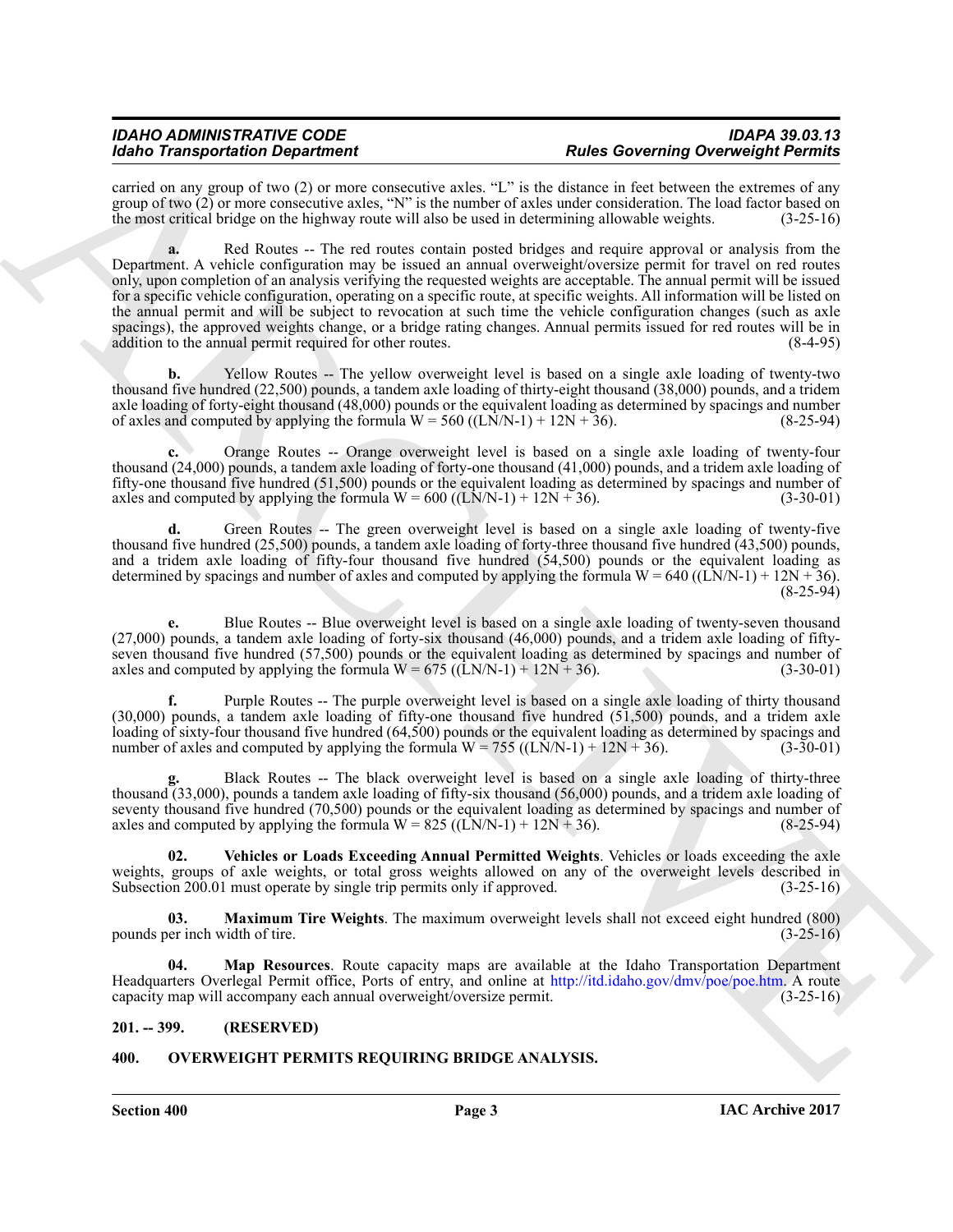Requests to transport vehicles and/or loads at weights in excess of the weights allowed on a routine basis will require, at a minimum, an additional review and approval from the overlegal permit office and may require an engineering analysis when structures are involved on the route(s) to be traveled. The Department may waive the requirement for engineering analysis provided sufficient prior analyses for similar loadings have been performed by the Department for the involved structures. The following information may be requested, to be provided to the overlegal permit office when an engineering analysis is required: (3-25-16) (3-25-16)

<span id="page-3-9"></span>**01. Drawing of Vehicle**. A schematic drawing or other specific information with regard to placement distance between axles and/or wheels, and distribution of gross weight on axles and/or wheels. (10-2-89) of axles, distance between axles and/or wheels, and distribution of gross weight on axles and/or wheels.

### <span id="page-3-0"></span>**401. -- 499. (RESERVED)**

#### <span id="page-3-3"></span><span id="page-3-1"></span>**500. BRIDGE ANALYSIS CRITERIA AND TIME FRAMES.**

More Transport continuous materials at a straight at a state of the Governing October 2018 and the state of the state of the state of the state of the state of the state of the state of the state of the state of the state The Department may take up to five (5) business days for an analysis on a vehicle or vehicle combination not in excess of two hundred fifty thousand (250,000) pounds and up to ten (10) business days for an analysis on a vehicle or vehicle combination over two hundred fifty thousand (250,000) pounds. Up to ten (10) business days will also be used for the review process of an analysis done by a third party. The following criteria will be used to determine bridge analysis work and whether it is to be completed by the Department or a qualified and pre-approved third party. If a third party is required, the applicant is responsible for finding, initiating and paying for the cost of that analysis.  $(3-25-16)$ 

<span id="page-3-8"></span>**01. Vehicle Combinations in Excess of Eight Hundred Thousand (800,000) Pounds**. Vehicle combinations in excess of eight hundred thousand (800,000) pounds will be required to have a third party complete the bridge analysis. The analysis will then be reviewed by the Department for final approval or denial. (3-2 the bridge analysis. The analysis will then be reviewed by the Department for final approval or denial.

<span id="page-3-7"></span>**02. Preliminary Information or Bid Work**. When a permit request is placed and paid for, the Department will complete the analysis, otherwise a third party will be required to complete the bridge analysis. An analysis completed by a third party may be used when a permit request is made and it will be reviewed by the Department for final approval or denial. Department for final approval or denial.

<span id="page-3-5"></span>**03. Overweight Permit Requests with Multiple Configurations**. Requests made to analyze multiple vehicle configurations for a specific route to determine which vehicle combination will be approved requires the analysis to be completed by a third party. The analysis will then be reviewed by the Department for final approval or denial.  $(3-25-16)$ 

<span id="page-3-6"></span>**04. Overweight Permit Requests with Multiple Routes**. Requests made to analyze multiple routes for a specific vehicle combination in order to determine which route will be approved requires the analysis to be completed by a third party. The analysis will then be reviewed by the Department for final approval or denial.

 $(3-25-16)$ 

<span id="page-3-4"></span>**05. Extenuating Circumstances**. The department may under extenuating circumstances require that a halysis be completed by a third party. bridge analysis be completed by a third party.

#### <span id="page-3-2"></span>**501. -- 999. (RESERVED)**